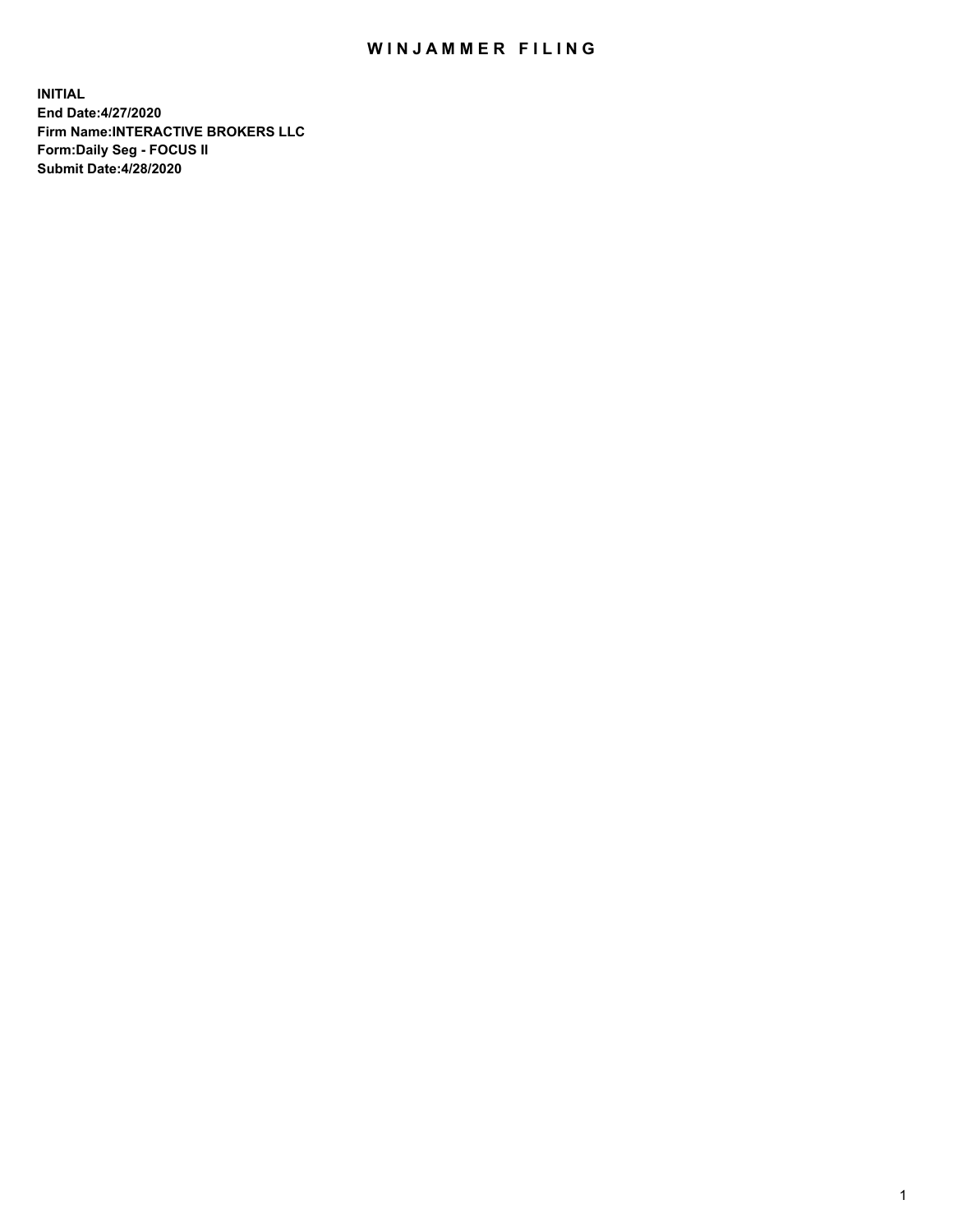**INITIAL End Date:4/27/2020 Firm Name:INTERACTIVE BROKERS LLC Form:Daily Seg - FOCUS II Submit Date:4/28/2020 Daily Segregation - Cover Page**

| Name of Company                                                                                                                                                                                                                                                                                                                | <b>INTERACTIVE BROKERS LLC</b>                                                   |
|--------------------------------------------------------------------------------------------------------------------------------------------------------------------------------------------------------------------------------------------------------------------------------------------------------------------------------|----------------------------------------------------------------------------------|
| <b>Contact Name</b>                                                                                                                                                                                                                                                                                                            | James Menicucci                                                                  |
| <b>Contact Phone Number</b>                                                                                                                                                                                                                                                                                                    | 203-618-8085                                                                     |
| <b>Contact Email Address</b>                                                                                                                                                                                                                                                                                                   | jmenicucci@interactivebrokers.c<br>om                                            |
| FCM's Customer Segregated Funds Residual Interest Target (choose one):<br>a. Minimum dollar amount: ; or<br>b. Minimum percentage of customer segregated funds required:% ; or<br>c. Dollar amount range between: and; or<br>d. Percentage range of customer segregated funds required between:% and%.                         | <u>0</u><br>$\overline{\mathbf{0}}$<br>155,000,000 245,000,000<br>0 <sub>0</sub> |
| FCM's Customer Secured Amount Funds Residual Interest Target (choose one):<br>a. Minimum dollar amount: ; or<br>b. Minimum percentage of customer secured funds required:% ; or<br>c. Dollar amount range between: and; or<br>d. Percentage range of customer secured funds required between:% and%.                           | <u>0</u><br>$\overline{\mathbf{0}}$<br>80,000,000 120,000,000<br>0 <sub>0</sub>  |
| FCM's Cleared Swaps Customer Collateral Residual Interest Target (choose one):<br>a. Minimum dollar amount: ; or<br>b. Minimum percentage of cleared swaps customer collateral required:% ; or<br>c. Dollar amount range between: and; or<br>d. Percentage range of cleared swaps customer collateral required between:% and%. | <u>0</u><br>$\underline{\mathbf{0}}$<br>0 <sub>0</sub><br>0 <sub>0</sub>         |

Attach supporting documents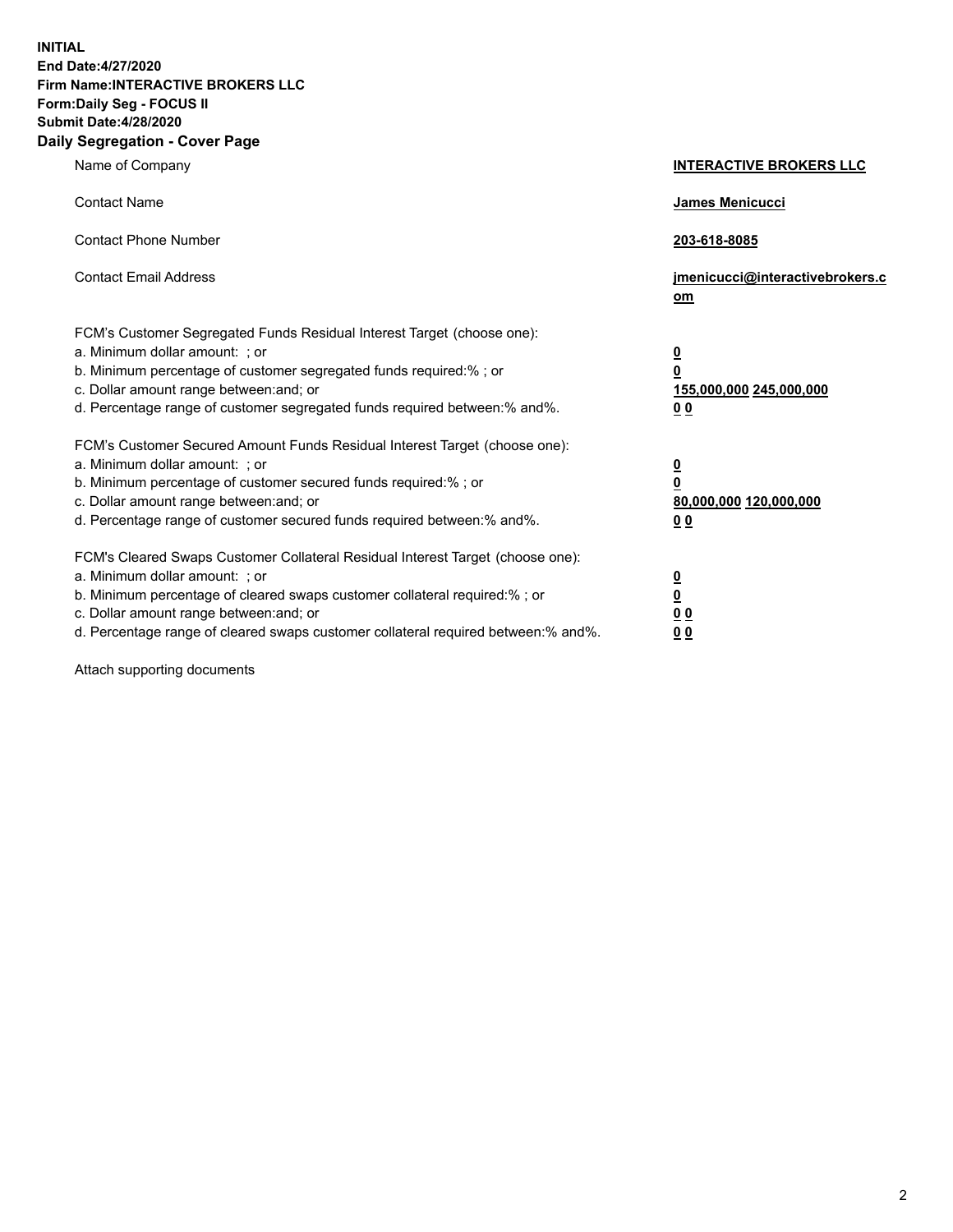**INITIAL End Date:4/27/2020 Firm Name:INTERACTIVE BROKERS LLC Form:Daily Seg - FOCUS II Submit Date:4/28/2020 Daily Segregation - Secured Amounts**

|                | <u>Dany Ocymganon - Occarca Amoante</u>                                                     |                                                 |
|----------------|---------------------------------------------------------------------------------------------|-------------------------------------------------|
|                | Foreign Futures and Foreign Options Secured Amounts                                         |                                                 |
|                | Amount required to be set aside pursuant to law, rule or regulation of a foreign            | $0$ [7305]                                      |
|                | government or a rule of a self-regulatory organization authorized thereunder                |                                                 |
| $\mathbf{1}$ . | Net ledger balance - Foreign Futures and Foreign Option Trading - All Customers             |                                                 |
|                | A. Cash                                                                                     | 570,922,702 [7315]                              |
|                | B. Securities (at market)                                                                   | $0$ [7317]                                      |
| 2.             | Net unrealized profit (loss) in open futures contracts traded on a foreign board of trade   | -1,434,451 <sup>[7325]</sup>                    |
| 3.             | Exchange traded options                                                                     |                                                 |
|                | a. Market value of open option contracts purchased on a foreign board of trade              | 108,366 [7335]                                  |
|                | b. Market value of open contracts granted (sold) on a foreign board of trade                | 230,721 [7337]                                  |
| 4.             | Net equity (deficit) (add lines 1. 2. and 3.)                                               | 569,365,896 [7345]                              |
| 5.             | Account liquidating to a deficit and account with a debit balances - gross amount           | 3,970 [7351]                                    |
|                | Less: amount offset by customer owned securities                                            | 0 [7352] 3,970 [7354]                           |
| 6.             | Amount required to be set aside as the secured amount - Net Liquidating Equity              | 569,369,866 [7355]                              |
|                | Method (add lines 4 and 5)                                                                  |                                                 |
| 7.             | Greater of amount required to be set aside pursuant to foreign jurisdiction (above) or line | 569,369,866 [7360]                              |
|                | 6.                                                                                          |                                                 |
| $\mathbf{1}$ . | FUNDS DEPOSITED IN SEPARATE REGULATION 30.7 ACCOUNTS<br>Cash in banks                       |                                                 |
|                | A. Banks located in the United States                                                       |                                                 |
|                |                                                                                             | 196,000,316 [7500]                              |
| 2.             | B. Other banks qualified under Regulation 30.7<br>Securities                                | 0 [7520] 196,000,316 [7530]                     |
|                | A. In safekeeping with banks located in the United States                                   | 379,919,200 [7540]                              |
|                | B. In safekeeping with other banks qualified under Regulation 30.7                          | 0 [7560] 379,919,200 [7570]                     |
| 3.             | Equities with registered futures commission merchants                                       |                                                 |
|                | A. Cash                                                                                     | $0$ [7580]                                      |
|                | <b>B.</b> Securities                                                                        | $0$ [7590]                                      |
|                | C. Unrealized gain (loss) on open futures contracts                                         | $0$ [7600]                                      |
|                | D. Value of long option contracts                                                           | $0$ [7610]                                      |
|                | E. Value of short option contracts                                                          | 0 [7615] 0 [7620]                               |
| 4.             | Amounts held by clearing organizations of foreign boards of trade                           |                                                 |
|                | A. Cash                                                                                     | $0$ [7640]                                      |
|                | <b>B.</b> Securities                                                                        | $0$ [7650]                                      |
|                | C. Amount due to (from) clearing organization - daily variation                             | $0$ [7660]                                      |
|                | D. Value of long option contracts                                                           | $0$ [7670]                                      |
|                | E. Value of short option contracts                                                          | 0 [7675] 0 [7680]                               |
| 5.             | Amounts held by members of foreign boards of trade                                          |                                                 |
|                | A. Cash                                                                                     | 117,890,183 [7700]                              |
|                | <b>B.</b> Securities                                                                        | $0$ [7710]                                      |
|                | C. Unrealized gain (loss) on open futures contracts                                         | -2,488,134 [7720]                               |
|                | D. Value of long option contracts                                                           | 108,366 [7730]                                  |
|                | E. Value of short option contracts                                                          | <mark>-230,721</mark> [7735] 115,279,694 [7740] |
| 6.             | Amounts with other depositories designated by a foreign board of trade                      | 0 [7760]                                        |
| 7.             | Segregated funds on hand                                                                    | $0$ [7765]                                      |
| 8.             | Total funds in separate section 30.7 accounts                                               | 691,199,210 [7770]                              |
| 9.             | Excess (deficiency) Set Aside for Secured Amount (subtract line 7 Secured Statement         | 121,829,344 [7380]                              |
|                | Page 1 from Line 8)                                                                         |                                                 |
| 10.            | Management Target Amount for Excess funds in separate section 30.7 accounts                 | 80,000,000 [7780]                               |
| 11.            | Excess (deficiency) funds in separate 30.7 accounts over (under) Management Target          | 41,829,344 [7785]                               |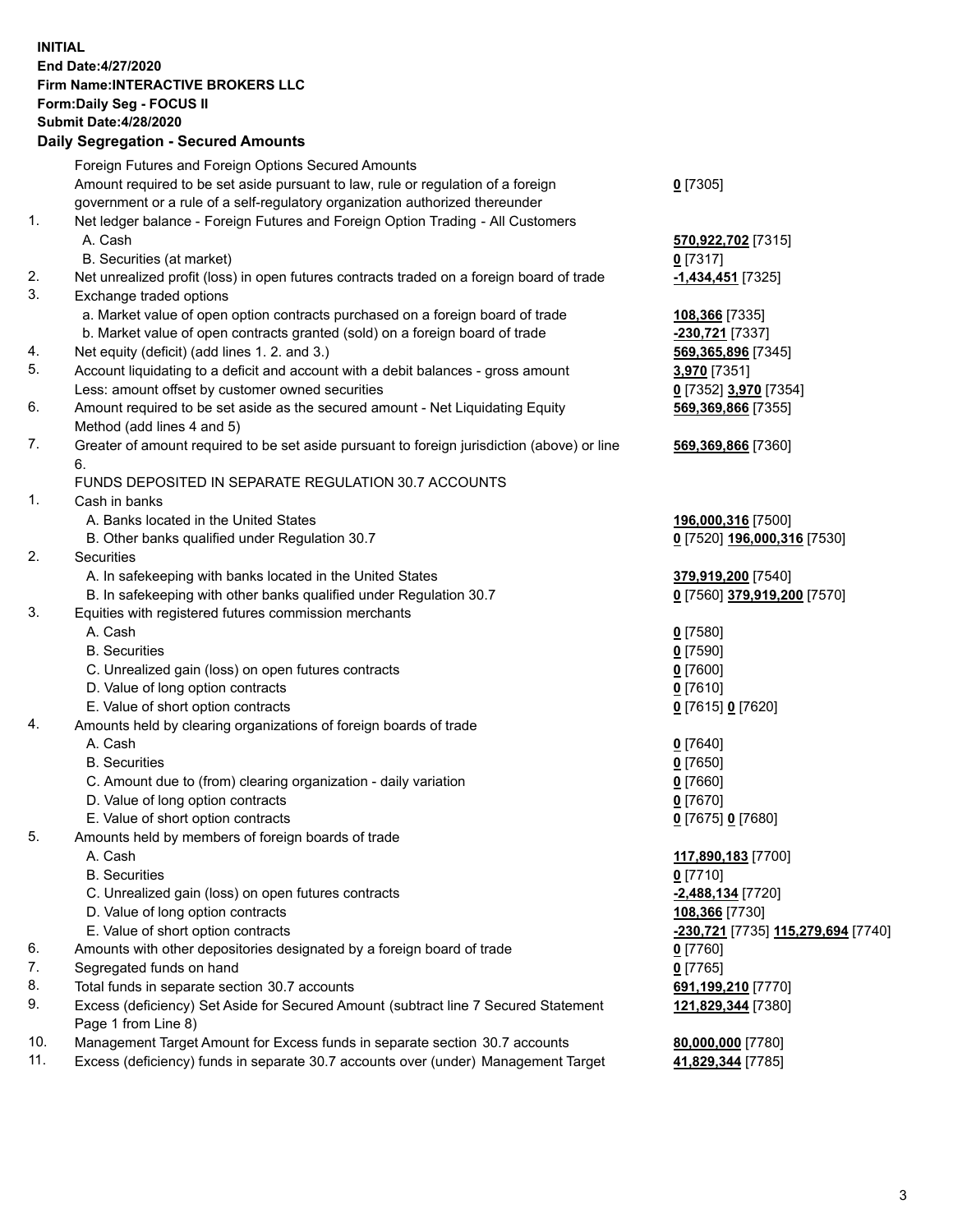**INITIAL End Date:4/27/2020 Firm Name:INTERACTIVE BROKERS LLC Form:Daily Seg - FOCUS II Submit Date:4/28/2020 Daily Segregation - Segregation Statement** SEGREGATION REQUIREMENTS(Section 4d(2) of the CEAct) 1. Net ledger balance A. Cash **6,186,670,091** [7010] B. Securities (at market) **0** [7020] 2. Net unrealized profit (loss) in open futures contracts traded on a contract market **-92,608,332** [7030] 3. Exchange traded options A. Add market value of open option contracts purchased on a contract market **398,729,666** [7032] B. Deduct market value of open option contracts granted (sold) on a contract market **-371,446,890** [7033] 4. Net equity (deficit) (add lines 1, 2 and 3) **6,121,344,535** [7040] 5. Accounts liquidating to a deficit and accounts with debit balances - gross amount **79,884,530** [7045] Less: amount offset by customer securities **0** [7047] **79,884,530** [7050] 6. Amount required to be segregated (add lines 4 and 5) **6,201,229,065** [7060] FUNDS IN SEGREGATED ACCOUNTS 7. Deposited in segregated funds bank accounts A. Cash **2,778,320,833** [7070] B. Securities representing investments of customers' funds (at market) **1,808,440,185** [7080] C. Securities held for particular customers or option customers in lieu of cash (at market) **0** [7090] 8. Margins on deposit with derivatives clearing organizations of contract markets A. Cash **513,926,946** [7100] B. Securities representing investments of customers' funds (at market) **1,287,126,994** [7110] C. Securities held for particular customers or option customers in lieu of cash (at market) **0** [7120] 9. Net settlement from (to) derivatives clearing organizations of contract markets **1,186,328** [7130] 10. Exchange traded options A. Value of open long option contracts **399,367,680** [7132] B. Value of open short option contracts **-373,886,392** [7133] 11. Net equities with other FCMs A. Net liquidating equity **0** [7140] B. Securities representing investments of customers' funds (at market) **0** [7160] C. Securities held for particular customers or option customers in lieu of cash (at market) **0** [7170] 12. Segregated funds on hand **0** [7150] 13. Total amount in segregation (add lines 7 through 12) **6,414,482,574** [7180] 14. Excess (deficiency) funds in segregation (subtract line 6 from line 13) **213,253,509** [7190] 15. Management Target Amount for Excess funds in segregation **155,000,000** [7194] **58,253,509** [7198]

16. Excess (deficiency) funds in segregation over (under) Management Target Amount Excess